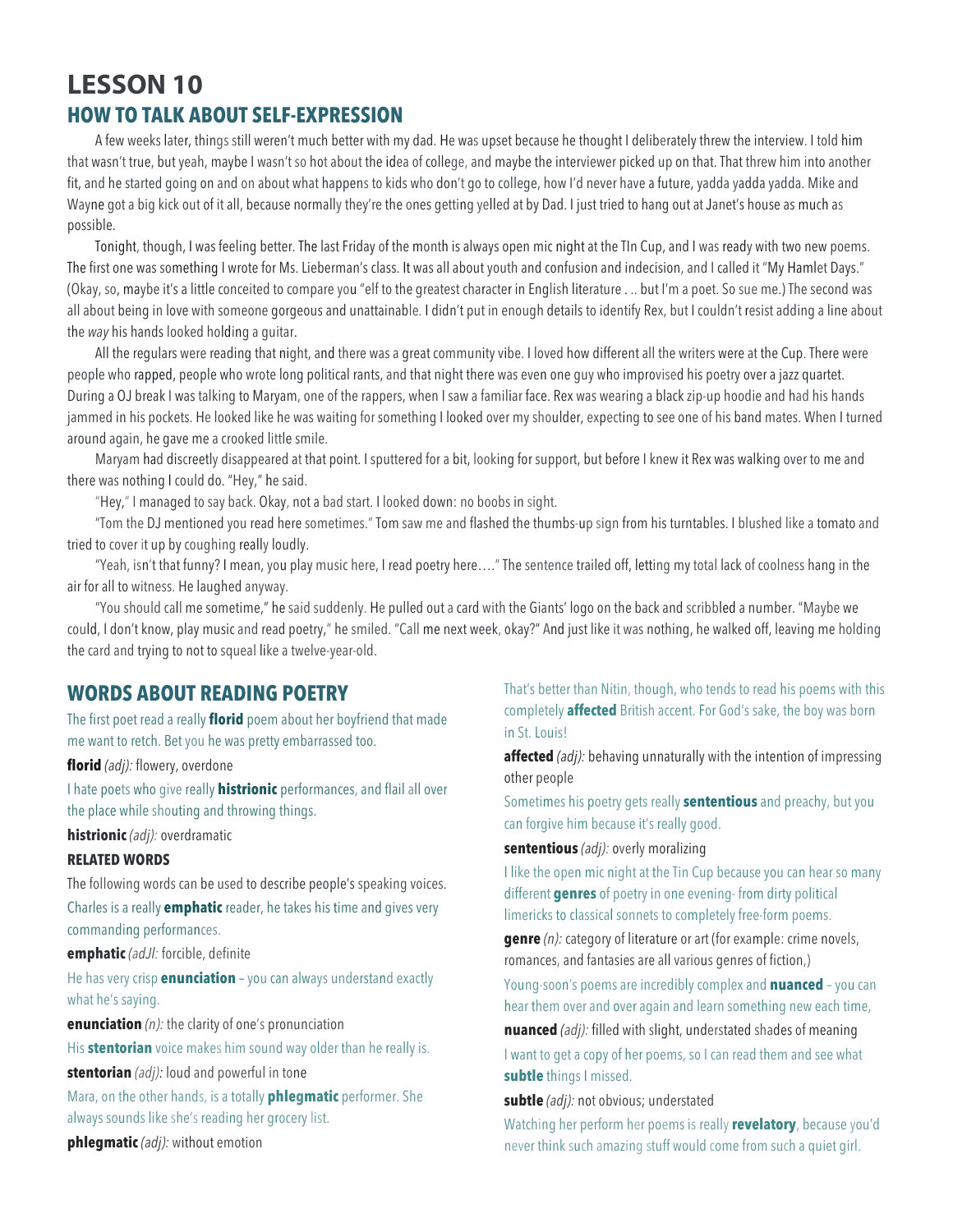**revelatory** *(adj):* expressing something not known before

Lots of people try to **emulate** her style, but they can never match her. **emulate** *(v):* to mimic

I find reading my poetry to be **therapeutic**. It helps me express myself in a safe way.

**therapeutic** *(adj):* an activity that is healing Marlon, the MC, is a total **raconteur**. He's a stand·up comedian the other days of the week, and it totally shows.

**raconteur** *(n):* an entertaining storyteller

At the end of the year I want to put together an **anthology** of Tin Cup writers, to raise money for the event.

**anthology** *(n):* collection of literary works by various authors

## **WORDS ABOUT CRUSHES AND ACCIDENTAL ENCOUNTERS**

Most of my crushes have *been* short·lived, **evanescent** things.

**evanescent** *(adj):* fleeting

Those crushes are usually **illusory** and based on nothing, but this one is for real. I think.

**illusory** *(adj):* like an illusion; not real

I did my best to seem totally **nonchalant** when Rex came up to talk to me, but I don't think I did a very good job of it.

**nonchalant** *(adj):* breezy, unconcerned

#### **RELATED WORDS**

When he complimented my poetry, I tried to be **flippant** about it – as if it were just a hobby, and not my passion in life.

**flippant** *(adj):* inappropriately casual

I didn't even have to **insinuate** that we should go on a date – he totally beat me to it.

**insinuate** (*v*): to get into a position gradually; to suggest

I kind of liked not having to **languish** and wait around, wondering if he was going to ask me out.

**languish** (v): to suffer as a result of being denied something Rex didn't even pretend it was just a **fortuitous** meeting, He actually admitted he came to see me!

**fortuitous** *(adj):* happening by chance, lucky

I knew something good was going to happen today-the twelfth of the month is always an **auspicious** time for me,

**auspicious** *(adj):* marked by lucky signs

All in all, it seemed like a **propitious** meeting, even though I still feel like a moron in front of him.

**propitious** *(adj):* favorable

I'll admit, I had been **furtively** looking around all night to see if he would show up.

**furtively** *(adv):* done in a way that attempts to escape notice When he finally did come talk to me, I almost spilled my Snapple all over his shoes. Miss **Maladroit**, as always.

**maladroit** *(adj):* clumsy, inept

I also seemed to have lost all ability to talk like a normal person, He complimented me, and all I could do was mumble **inarticulate** nonsense.

**inarticulate** *(adj):* unable to speak clearly or choose the right words He very **tactfully** ignored my stupid remarks.

**tactfully** *(adv):* not rudely; done with concern for other people's feelings

I admit it-I have a **penchant** for mumbly indie rockers.

**penchant** *(n):* a strong tendency toward or liking for For a moment onstage, I got lost in a **reverie**, thinking about me, Rex, and the cute pierced children we would have.

**reverie** *(n):* getting lost in happy thoughts about something I was in a slate of **oblivion** for a second before realizing I was still onstage.

**oblivion** (n): a complete state of nothingness or forgetting Normally I'm pretty **circumspect** about boys. Who can trust a seventeen·year-old boy, after all?

**circumspect** *(adj):* unwilling to act without weighing all the consequences

Janet keeps warning me to be wary, but not too **wary**.

**wary** *(adj):* cautious

I'm trying not to do anything **impetuous**.

**Impetuous** *(adj):* hasty, done without thought

But then, **spontaneity** is what being a teenager is supposed to be all about, right?

**spontaneity** *(n):* actions done on the spur of the moment I keep getting lost in **whimsical** thoughts about Rex and me going out.

**whimsical** *(adj):* fanciful, imaginative

But then I have to be **pragmatic**. I don't want to count my chickens before they're hatched!

**pragmatic** *(adj):* practical, concerned with results I think about Rex **relentlessly**.

**relentlessly** *(adv):* continuously, without lessening or slacking He practically **exudes** sex appeal.

**exude** *(v):* to emit, to ooze out slowly

I can imagine the two of us living in **connubial** bliss. Ew, not now! But someday ...

**connubial** *(adj):* relating to marriage

When I see him, my heart goes into little **paroxysms** of joy.

**paroxysm** *(n):* sudden outburst of emotion

I love him **ardently** and wholeheartedly.

**ardently** *(adv):* done with heartfelt sincerity

When he smiles at me with those crooked teeth, I'm totally **elated** and thrown into a state of jubilation.